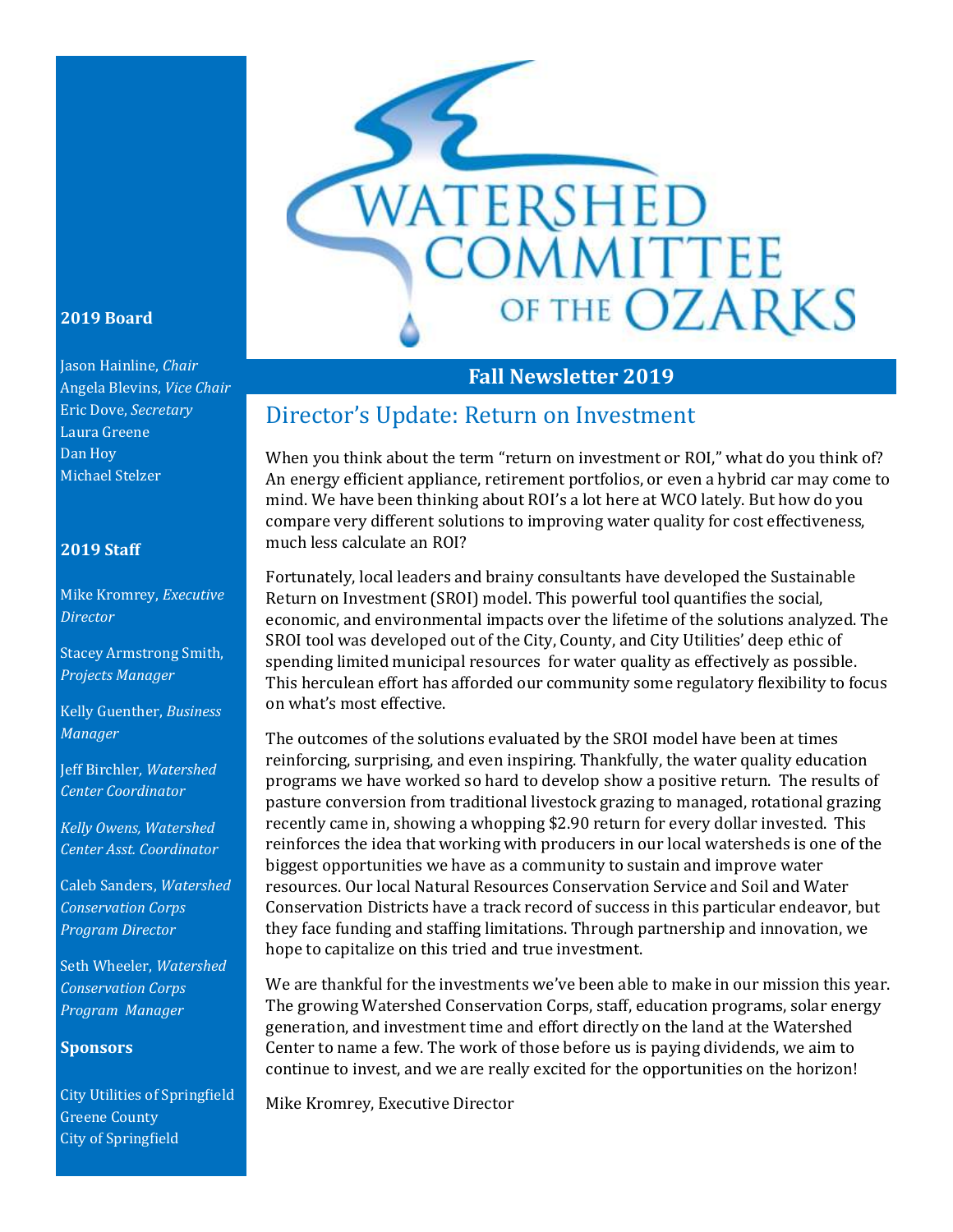## Projects Update

#### **Little Sac Restoration and Improvement Project**

The Watershed Committee of the Ozarks (WCO) was awarded a subgrant agreement from the Missouri Department of Natural Resources on April 1, 2014, for the Little Sac Restoration and Improvement Project. On June 21, 2018, a grant amendment was awarded, bringing the total grant funding to \$380,442 with a required \$225,222. The goal of this project is to improve the drinking watershed of Springfield and Greene County with implementation of best management practices (BMPs) that will reduce nonpoint source pollution.

The WCO has been working to update the Upper Little Sac Watershed Management Plan. This plan is an EPA nine element plan that identifies



*Dave Wise and Zeke Kuehn at Little Sac Streambank Stabili-*

sources of pollution, estimates the load reductions, and describes the management measures to be implemented in critical areas to help reduce those pollutants over a 20-year timeframe. The plan is currently in the process of being submitted to EPA for review.

The grant has implemented several projects throughout the five years timespan, including installation of five prescribed agricultural grazing systems, installation of three bank vegetative buffers strips, improvements to riparian corridors, completion the Longitudinal Peaked Stone Toe Protection streambank stabilization project, and collection of water quality data at five locations in the watershed.

We are very thankful to our community partners that have made these projects possible, including the landowners, the grant steering committee, Missouri Department of Natural Resources, Greene County, Missouri Department of Conservation, City Utilities of Springfield, the Greene County Soil and Water Conservation District.

#### **Sac and James River Watershed Conservation Outreach Project**

The Watershed Committee of the Ozarks was awarded the USDA Conservation Technical Assistance Grant for \$49,0000 on September 15, 2018. The project is to promote public awareness and implementation of Farm Bill activities, especially in historically underserved communities and in watersheds critical to drinking water supply.

As part of the grant WCO has created a survey to understand the knowledge farmers, producers and growers have of the farm bill practices and cost share programs currently available. On September 9th the survey was first conducted at the Cedar/Dade county grazing school in Greenfield, MO and on October 15th the survey was conducted at the Greene County Grazing School at the Darr Agricultural Center.

A Soil Health Workshop was held at the Sac River event center on Tuesday September 24 featuring speakers Keith Burns Co-owner/Operator of Green Cover Seeds in Bladen, Nebraska and Jimmy Emmons a row-crop/livestock producer from Dewey County Oklahoma. Topics discussed included carbonomics-what can carbon do for you, how to select cover crop species, applying soil health principles on your operation, and integrating livestock into your covers. The workshop was sponsored by the Greene County Soil and Water Conservation District and the USDA Natural Resources Conservation Service. — Stacey Armstrong Smith, Projects Manager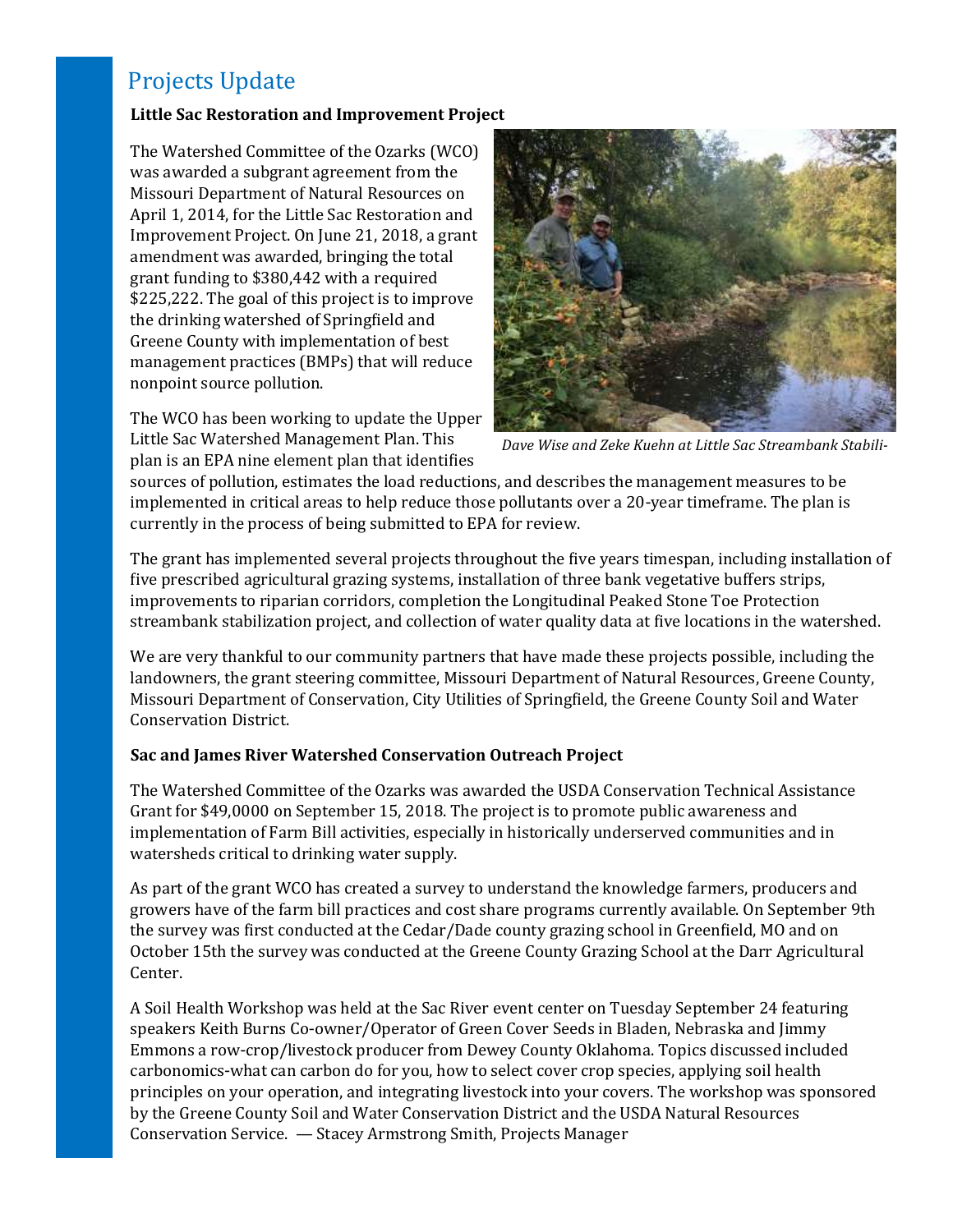### Watershed Center Update

#### **Field Trips**

Fall is a favorite season for field trips to the Watershed Center. Students from numerous public, private, and home school groups along with local colleges and universities have been exploring nature and water related issues here at the park. We had students visiting the park on field trips almost every weekday throughout September and October. Our goal is to provide all students in the region with quality field experiences that develop and nurture a life-long appreciation of our fantastic Ozark water resources.

#### **Greener Greenspace Expands Again!**



*SPS Hawk students studying stream life*

Our collaborative program with Springfield Public

Schools has expanded to include all nine middle schools. Almost 1,900 seventh grade students in these schools participated in two field trips to the Watershed Center. Teams of students were challenged to come up with solutions and improvements to environmental problems they identify in their community. During their first visit, students learn about topography, watersheds, water quality issues, and best

management practices. The second field trip focuses on stream ecology, invasive species, native plants, and rain gardens. An added element this year is a third field trip to the Springfield Sanitary Landfill and Ritter Springs Park where students learn about recycling, solid waste disposal, karst topography, and groundwater resources. Students use the information they learn in the classroom along field experiences to create presentations to share with their classmates. Students with the top proposal will receive funding from the district to implement their plan.



*A closer look at Sanders Branch*

#### **New SPS Collaboration**

This fall kicked off the start of a new collaboration with Springfield Public Schools. Hillcrest and Glendale High School students are now participating in the College & Career Academies program. This new model offers a preview of college and career options to help students plan their futures. WCO is working closely with SPS to develop the Environmental & Natural Resource Management pathway offered at Hillcrest. The focus of this pathway is to teach students how to properly manage land, water, soil, plants, and animals. The classes have a focus on how management affects the quality of life for both present and future generations. During this inaugural year, participating sophomores enrolled in Environmental Science. This course is designed to introduce students to the concepts of applied ecology and incorporates a variety of field experiences as well as interactions with professionals in the environmental and agricultural fields. Future courses will be offered at the Junior and Senior level include Watershed Science and Restoration Ecology along with a major focus in agriculture.

Jeff Birchler, Watershed Center Coordinator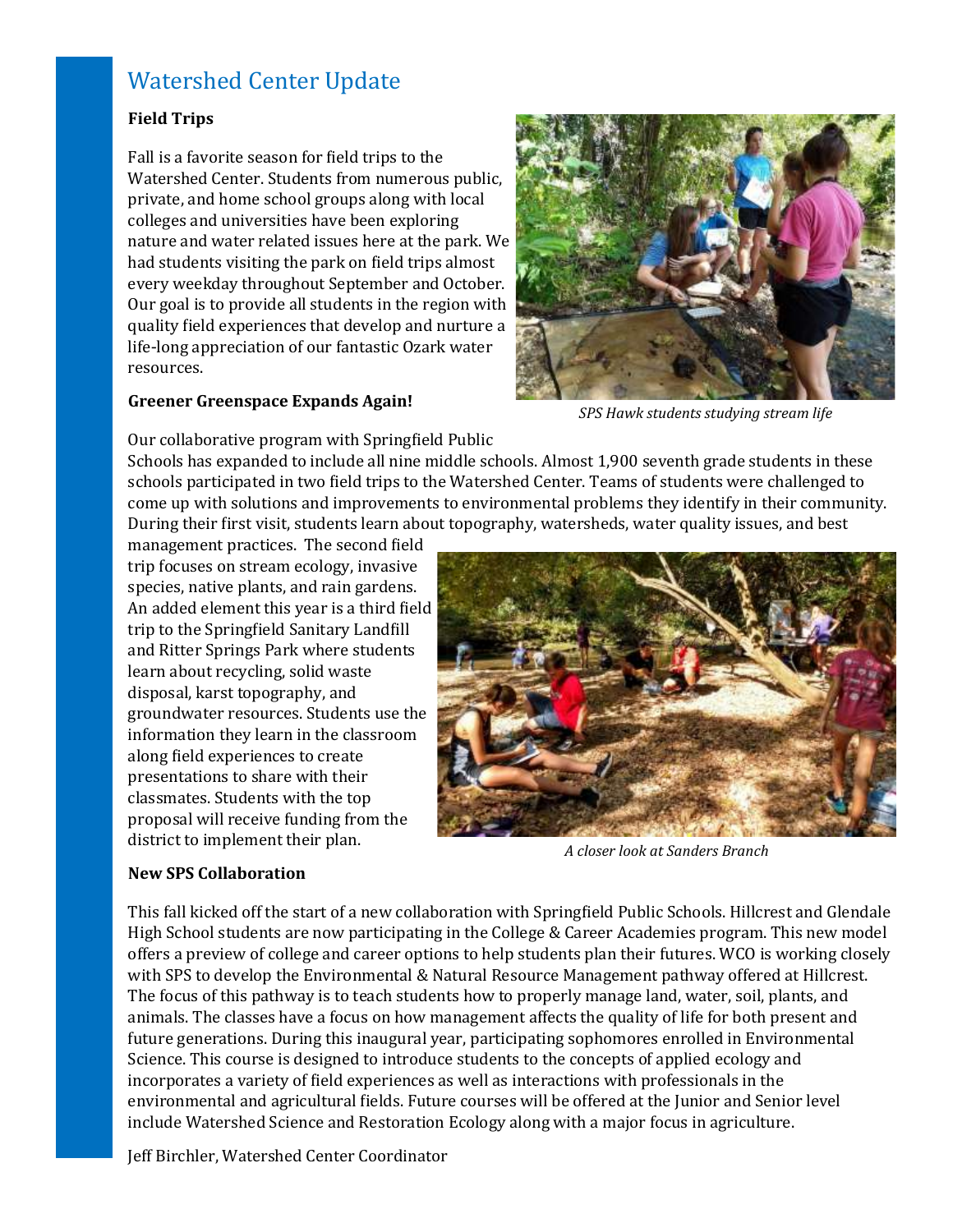# Watershed Center Update (Continued)

#### **Volunteer Program**

As our volunteer program grows, we've welcomed new volunteers to our team nearly every week this fall. Many of these volunteers are interested in the educational component of our mission and are eager to help with our numerous field trips, especially Greener Green Spaces. Although most of the volunteers

had never worked with middle school students or in a classroom setting before, all of them enjoyed their experiences and several of them have expressed their newfound desire to continue teaching in the future.

Also among the new faces, we're lucky to welcome two groups from the Drury Summit Park Program to our team. Each Summit Park group has four students who are required to live together for a year while completing a year-long service project at a non-profit of their choice. Our volunteers have come to work on establishing the native plant nursery next Spring. In the meantime, they've been dedicating their time to



*Drury Summit Park volunteers gives thumbs up for native plants*

harvesting native seeds and removing invasive species from Valley Water Mill Park. Through these experiences, the Summit Park volunteers are learning how devastating invasive species can be once established while learning to identify and harvest their own native plant seeds.

Kelly Owens, Watershed Center Assistant Coordinator

## Watershed Conservation Corps Update

The Watershed Conservation Corps has had a busy and successful season! From 10 acres of glade restoration at Lake Springfield Park to boardwalk construction at George Washington Carver National Monument, 11 young adults successfully completed 14 watershed improvement projects in Springfield and across the Ozarks. More recently, our Corps has continued our work to improve erosion-prone sections of the North Fork Trail on Mark Twain National Forest. Asked to serve as the lead trail consultants, the WCC led Conservative Anabaptist Service program members (CASP) in a .35 mile reroute on the Ridge Runner Trail at Lake Noblett in October and November. CASP provides alternative places of employment that are approved by the U.S. Selective Service System. Each year, volunteer men work on several pilot projects just as if there were a draft. Apart from giving Anabaptist young men an alternative to war, these rebuilding and forestry projects are meant to serve as infrastructure development for rural parts of the Midwest. We were honored to have the opportunity to work with these hard-working young men.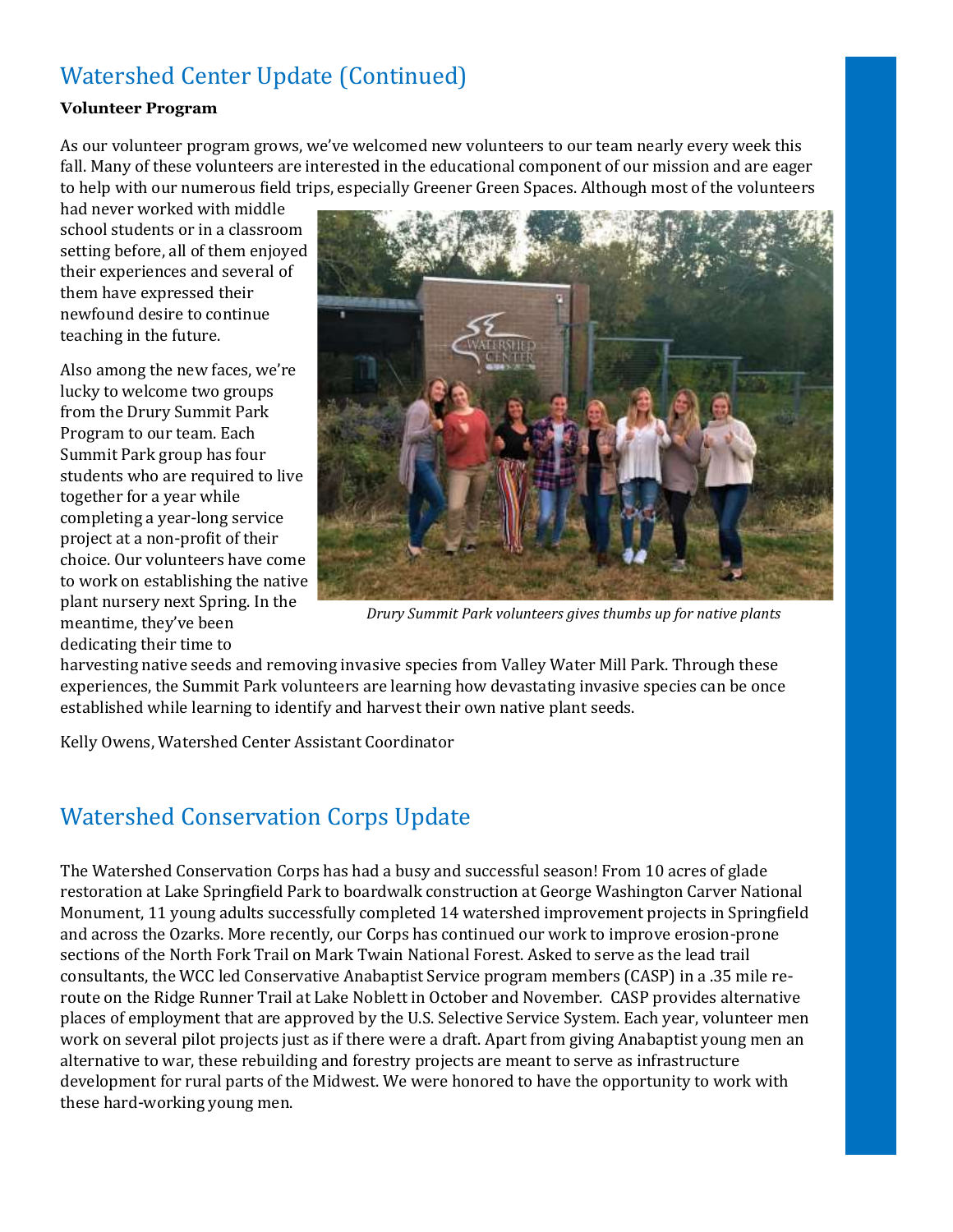# Watershed Conservation Corps Update (Continued)

As we wrap-up 2019, the WCC looks to the future. In 2020 we will be doubling our WCC team as we work to provide our program's services to our region's land managers—and we will be sending out job announcements very soon! So please reach out if you or someone you know would be interested in working for this exciting and growing program. caleb@watershedcommittee.org

Thank you for your continued support!

Caleb Sanders, Watershed Conservation Corps Director.



*CASP Members*